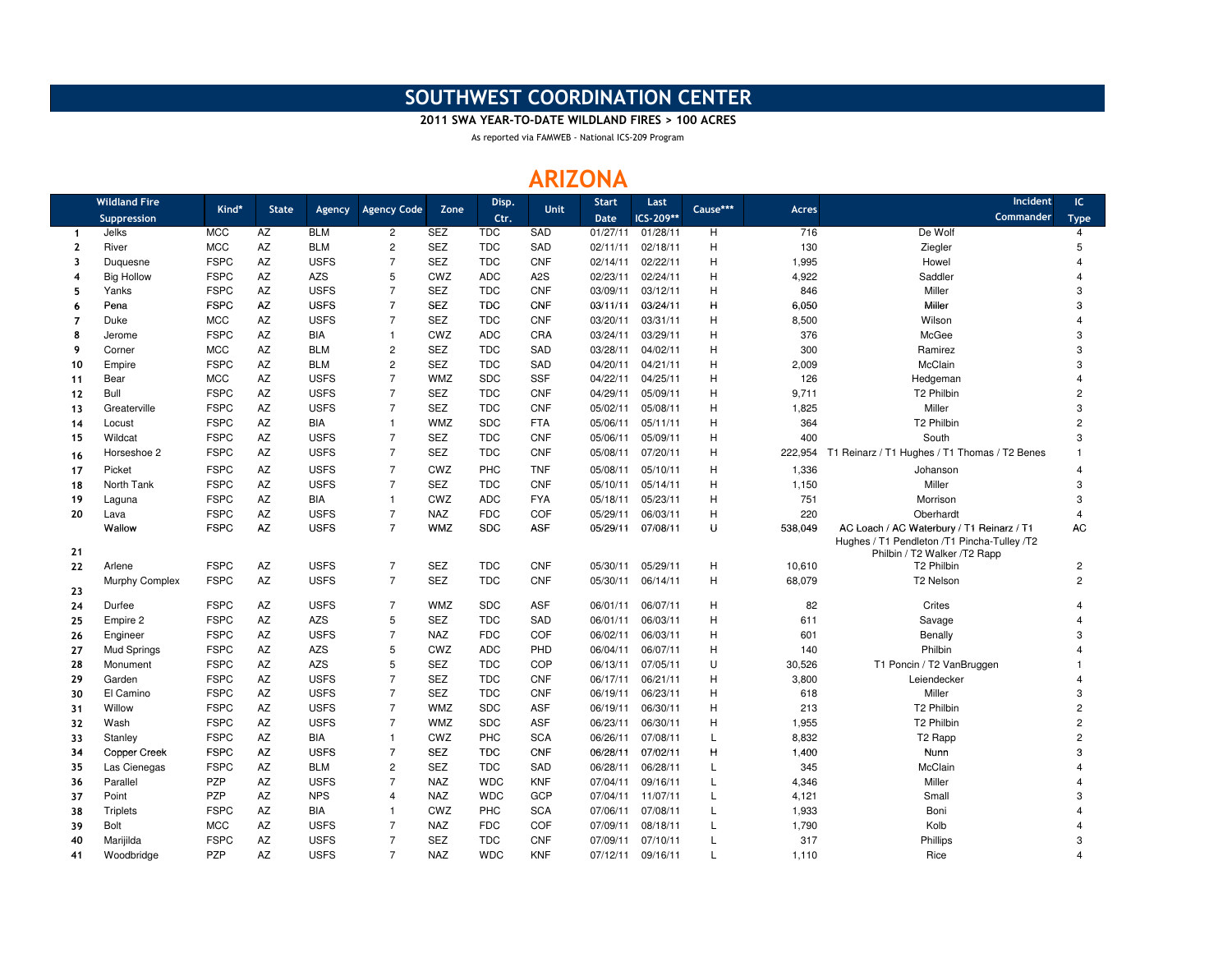| 42 | Beale                  | PZP         | AZ | <b>USFS</b> |                | <b>NAZ</b> | <b>WDC</b> | <b>KNF</b> | 10/20/11<br>07/21/11 |          |   | 5,096 | <b>Bales</b> |  |
|----|------------------------|-------------|----|-------------|----------------|------------|------------|------------|----------------------|----------|---|-------|--------------|--|
| 43 | Sand Rock Complex      | <b>PZP</b>  | AZ | <b>USFS</b> |                | <b>NAZ</b> | <b>FDC</b> | <b>COF</b> | 09/23/11<br>07/21/11 |          |   | 4,597 | VanKirk      |  |
| 44 | Scout                  | PZP         | AZ | <b>USFS</b> | $\overline{7}$ | <b>NAZ</b> | <b>FDC</b> | COF        | 07/21/11<br>08/25/11 |          |   | 809   | Moe          |  |
| 45 | Lost Spring            | <b>MCC</b>  | AZ | <b>BIA</b>  |                | CWZ        | <b>PHC</b> | <b>SCA</b> | 07/22/11<br>08/18/11 |          |   | 241   | Logan        |  |
| 46 | Rocky                  | <b>PZP</b>  | AZ | <b>USFS</b> |                | <b>NAZ</b> | <b>FDC</b> | COF        | 07/23/11<br>10/05/11 |          |   | 7,344 | Jones        |  |
| 47 | <b>Bluff</b>           | <b>MCC</b>  | AZ | <b>USFS</b> |                | CWZ        | PHC        | <b>TNF</b> | 09/21/11<br>08/01/11 |          |   | 3,217 | Human        |  |
| 48 | New Water              | <b>FSPC</b> | AZ | <b>NPS</b>  | 4              | <b>NAZ</b> | <b>WDC</b> | GCP        | 08/03/11<br>08/07/11 |          |   | 9,813 | McGee        |  |
| 49 | International          | <b>MCC</b>  | AZ | <b>USFS</b> |                | <b>NAZ</b> | <b>FDC</b> | <b>COF</b> | 08/05/11<br>09/29/11 |          |   | 320   | Moe          |  |
| 50 | Kehl                   | <b>MCC</b>  | AZ | <b>USFS</b> |                | <b>NAZ</b> | <b>FDC</b> | COF        | 08/15/11 009/08/11   |          |   | 187   |              |  |
| 51 | Frio                   | <b>MCC</b>  | AZ | <b>USFS</b> |                | CWZ        | PHC        | <b>TNF</b> | 08/17/11<br>09/19/11 |          |   | 3,020 | Carnahan     |  |
| 52 | Tortilla               | <b>MCC</b>  | AZ | <b>USFS</b> |                | CWZ        | <b>PHC</b> | <b>TNF</b> | 08/18/11<br>09/28/11 |          |   | 1,602 | VanDerHoeven |  |
| 53 | Armstrong              | PZP         | AZ | <b>USFS</b> |                | <b>NAZ</b> | <b>WDC</b> | <b>KNF</b> | 08/20/11<br>10/20/11 |          |   | 2,680 | Oberhardt    |  |
| 54 | Lower                  | PZP         | AZ | <b>NPS</b>  | 4              | <b>NAZ</b> | <b>WDC</b> | GCP        | 08/20/11             | 12/16/12 |   | 2,002 | Small        |  |
| 55 | Tanner                 | PZP         | AZ | <b>USFS</b> |                | CWZ        | <b>PHC</b> | <b>TNF</b> | 08/20/11<br>11/04/11 |          |   | 5,460 | Human        |  |
| 56 | Chalk                  | <b>MCC</b>  | AZ | <b>USFS</b> |                | CWZ        | <b>PHC</b> | <b>TNF</b> | 09/22/11<br>08/23/11 |          |   | 453   | Thornburg    |  |
| 57 | Fly                    | <b>MCC</b>  | AZ | <b>USFS</b> |                | <b>NAZ</b> | <b>FDC</b> | <b>COF</b> | 08/23/11<br>09/29/11 |          |   | 896   | Graeser      |  |
| 58 | Fourr                  | PZP         | AZ | <b>USFS</b> |                | <b>SEZ</b> | <b>TDC</b> | <b>CNF</b> | 08/25/11<br>09/08/11 |          |   | 1,632 | Robeson      |  |
| 59 | Horton                 | <b>FSPC</b> | AZ | <b>USFS</b> |                | CWZ        | <b>PHC</b> | <b>TNF</b> | 08/25/11<br>09/15/11 |          |   | 390   | Dudley       |  |
| 60 | Skinner                | PZP         | AZ | <b>USFS</b> |                | <b>NAZ</b> | <b>WDC</b> | <b>KNF</b> | 10/20/11<br>08/26/11 |          |   | 2,107 | Hulburd      |  |
| 61 | Deep                   | <b>MCC</b>  | AZ | <b>USFS</b> |                | CWZ        | <b>PHC</b> | <b>TNF</b> | 08/27/11<br>07/10/02 |          |   | 287   | Whatley      |  |
| 62 | <b>Woolsey Complex</b> | <b>PZP</b>  | AZ | <b>NPS</b>  | 4              | <b>NAZ</b> | <b>WDC</b> | GCP        | 08/27/11<br>11/07/11 |          |   | 457   | Baker        |  |
| 63 | Hollow                 | PZP         | AZ | <b>USFS</b> | 7              | <b>NAZ</b> | <b>WDC</b> | <b>KNF</b> | 08/28/11<br>10/26/11 |          |   | 264   | Mile         |  |
| 64 | <b>Three Slashes</b>   | <b>FSPC</b> | AZ | <b>FWS</b>  | 3              | CWZ        | <b>ADC</b> | CBR        | 09/05/11<br>08/29/11 |          | Н | 5,100 | Washington   |  |
| 65 | 650                    | PZP         | AZ | <b>USFS</b> | $\overline{7}$ | CWZ        | PHC        | <b>TNF</b> | 08/31/11<br>10/15/11 |          | L | 3,980 | Price        |  |
| 66 | <b>Beef</b>            | PZP         | AZ | <b>USFS</b> |                | <b>NAZ</b> | <b>FDC</b> | <b>COF</b> | 10/20/11<br>09/21/11 |          |   | 358   | <b>Beck</b>  |  |
| 67 | Maggie                 | <b>PZP</b>  | AZ | <b>BIA</b>  |                | CWZ        | <b>PHC</b> | <b>SCA</b> | 11/07/11<br>10/10/11 |          |   | 4,552 | Boni         |  |

TOTAL ARIZONA WILDLAND FIRES >100 ACRES

1,011,023

## NEW MEXICO

|    | <b>Wildland Fire</b> | Kind*       | <b>State</b> |             | <b>Agency Code</b> | Zone       | Disp.      | Unit             | <b>Start</b> | Last      | Cause*** | Acres  | <b>Incident</b> | IC          |
|----|----------------------|-------------|--------------|-------------|--------------------|------------|------------|------------------|--------------|-----------|----------|--------|-----------------|-------------|
|    | Suppression          |             |              | Agency      |                    |            | Ctr.       |                  | <b>Date</b>  | ICS-209** |          |        | Commander       | <b>Type</b> |
|    | Bogle                | <b>FSPC</b> | <b>NM</b>    | <b>NMS</b>  | 6                  | PEZ        | <b>ADC</b> | N <sub>5</sub> S | 01/23/11     | 01/23/11  | H        | 997    | Ashley          |             |
|    | Iron Draw            | <b>FSPC</b> | <b>NM</b>    | <b>NMS</b>  | 6                  | PEZ        | <b>ADC</b> | N <sub>5</sub> S | 01/24/11     | 01/24/11  | н        | 520    | Solomon         |             |
|    | Dog Canyon           | <b>FSPC</b> | <b>NM</b>    | <b>BLM</b>  |                    | <b>PEZ</b> | <b>ADC</b> | CAD              | 02/24/11     | 02/28/11  | н        | 3,418  | McKibbin        |             |
|    | Delta                | <b>FSPC</b> | <b>NM</b>    | <b>NMS</b>  | 6                  | PEZ        | <b>ADC</b> | N <sub>5</sub> S | 02/27/11     | 02/28/11  | н        | 3,200  | Bryson          |             |
|    | Enterprise           | <b>FSPC</b> | <b>NM</b>    | <b>NMS</b>  | 6                  | <b>PEZ</b> | <b>ADC</b> | N <sub>5</sub> S | 02/27/11     | 02/28/11  | н        | 64,936 | Broom           |             |
| 6  | Prairie              | <b>FSPC</b> | <b>NM</b>    | <b>NMS</b>  | 6                  | PEZ        | <b>ADC</b> | N <sub>5</sub> S | 02/27/11     | 02/27/11  | н        | 5,000  | Chenault        |             |
|    | Rufus                | <b>FSPC</b> | <b>NM</b>    | <b>NMS</b>  | 6                  | <b>PEZ</b> | <b>ADC</b> | N <sub>5</sub> S | 03/01/11     | 03/01/11  | Н        | 723    | PrUt            |             |
| 8  | <b>Boothill</b>      | <b>FSPC</b> | <b>NM</b>    | <b>USFS</b> |                    | PEZ        | <b>ADC</b> | N <sub>5</sub> S | 03/04/11     | 03/04/11  | H        | 480    | Unruh           |             |
| 9  | <b>Bravo</b>         | <b>FSPC</b> | <b>NM</b>    | <b>NMS</b>  | 6                  | SNZ        | <b>SFC</b> | N <sub>4</sub> S | 03/05/11     | 03/05/11  | H        | 640    | Austin          |             |
| 10 | Quail Ridge          | <b>FSPC</b> | <b>NM</b>    | <b>NMS</b>  | 6                  | GLZ        | <b>SDC</b> | N <sub>3</sub> S | 03/07/11     | 03/09/11  | н        | 1,700  | Boykin          |             |
| 11 | Eagle Draw           | <b>FSPC</b> | <b>NM</b>    | <b>BLM</b>  |                    | PEZ        | <b>ADC</b> | <b>ROD</b>       | 03/15/11     | 03/19/11  | н        | 4,017  | Bryson          |             |
| 12 | Lambson              | <b>FSPC</b> | <b>NM</b>    | <b>NMS</b>  | 6                  | PEZ        | <b>ADC</b> | N <sub>5</sub> S | 03/15/11     | 03/16/11  | н        | 695    | Yazzie          |             |
| 13 | Valle Canyon         | <b>FSPC</b> | <b>NM</b>    | <b>USFS</b> |                    | SNZ        | <b>SFC</b> | <b>SNF</b>       | 03/17/11     | 03/22/11  | H        | 95     | Long            |             |
| 14 | Middleton            | <b>FSPC</b> | <b>NM</b>    | <b>USFS</b> |                    | SNZ        | <b>SFC</b> | <b>SNF</b>       | 03/22/11     | 03/26/11  | н        | 100    | Archuleta       |             |
| 15 | Willis Rd#1          | <b>FSPC</b> | <b>NM</b>    | <b>NMS</b>  | 6                  | PEZ        | <b>ADC</b> | N <sub>5</sub> S | 03/22/11     | 03/22/11  | н        | 578    | Walters         |             |
| 16 | Jackie               | <b>FSPC</b> | <b>NM</b>    | <b>NMS</b>  | ĥ                  | <b>PEZ</b> | <b>ADC</b> | N <sub>5</sub> S | 03/24/11     | 03/25/11  | н        | 24,500 | Broom           |             |
| 17 | <b>Truck Stop</b>    | <b>FSPC</b> | <b>NM</b>    | <b>NMS</b>  | 6                  | GLZ        | <b>SDC</b> | N <sub>3</sub> S | 03/30/11     | 04/05/11  | H        | 5,481  | Boykin          |             |
| 18 | <b>Brush</b>         | <b>FSPC</b> | <b>NM</b>    | <b>NMS</b>  | 6                  | SNZ        | <b>SFC</b> | N <sub>4</sub> S | 04/01/11     | 04/02/11  | н        | 3,074  | Salas           |             |
| 19 | Mesquite 2           | <b>FSPC</b> | <b>NM</b>    | <b>NMS</b>  | 6                  | <b>PEZ</b> | <b>ADC</b> | N <sub>5</sub> S | 04/02/11     | 04/04/11  | H        | 328    | Curnutt         |             |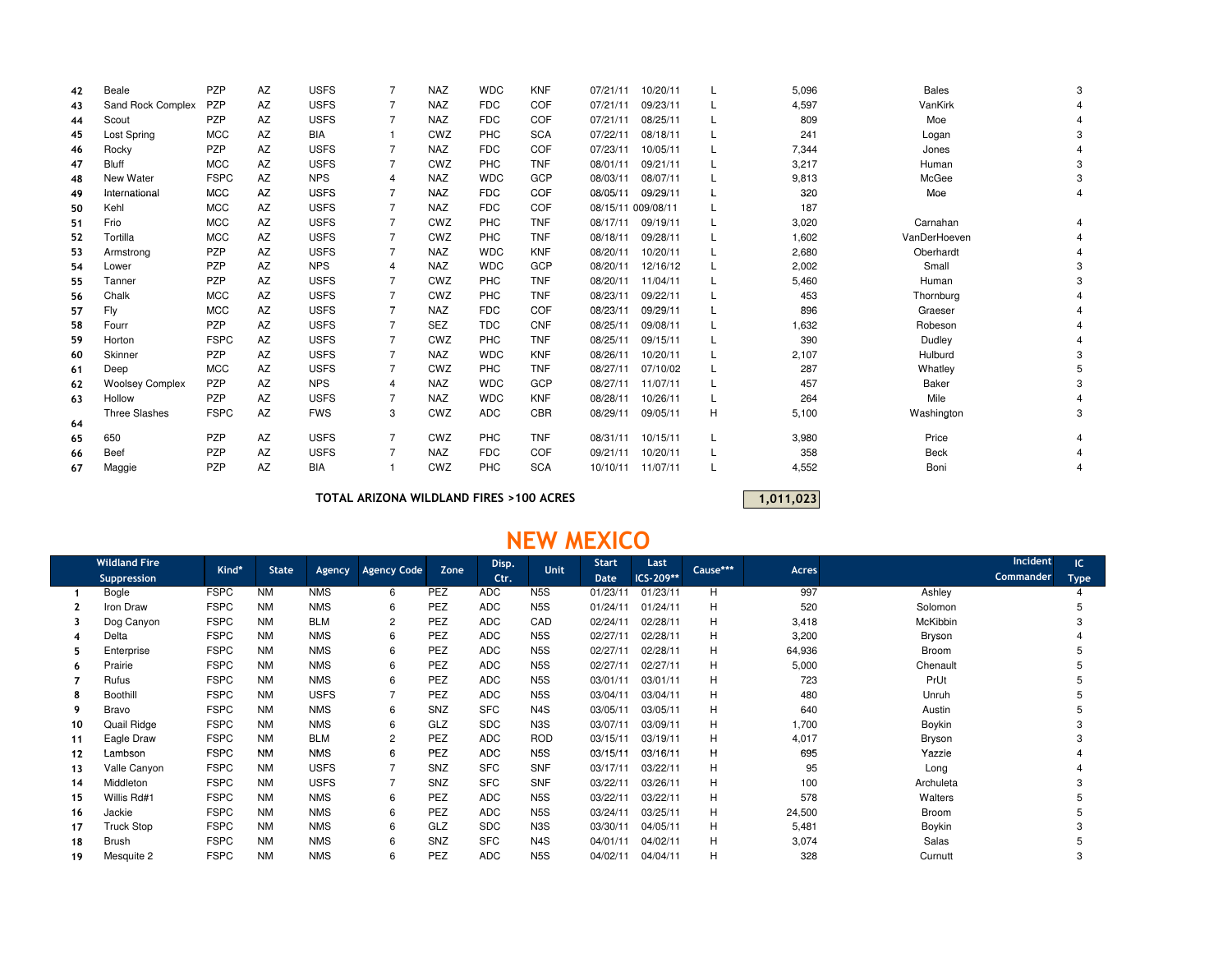| 20 | Sevilleta            | <b>FSPC</b> | <b>NM</b> | <b>FWS</b>                | 3                   | ABZ        | <b>ABC</b>               | <b>SER</b>              | 04/02/11             | 04/08/11             | U | 2,700      | Romero                  | 3              |
|----|----------------------|-------------|-----------|---------------------------|---------------------|------------|--------------------------|-------------------------|----------------------|----------------------|---|------------|-------------------------|----------------|
| 21 | Green Chile          | <b>FSPC</b> | <b>NM</b> | <b>NMS</b>                | 6                   | GLZ        | <b>SDC</b>               | N <sub>3</sub> S        | 04/03/11             | 04/04/11             | H | 1,400      | Montoya                 | $\overline{4}$ |
| 22 | Shiprock 5           | <b>FSPC</b> | <b>NM</b> | <b>BIA</b>                | $\mathbf{1}$        | <b>NAZ</b> | <b>FDC</b>               | <b>NAA</b>              | 04/03/11             | 04/03/11             | H | 120        | Begay                   | 3              |
| 23 | White                | <b>FSPC</b> | <b>NM</b> | <b>NMS</b>                | 6                   | PEZ        | <b>ADC</b>               | N <sub>5</sub> S        | 04/03/11             | 04/09/11             | Н | 10,384     | T2 Pierson              | $\overline{c}$ |
| 24 | Midway Complex       | <b>FSPC</b> | <b>NM</b> | <b>NMS</b>                | 6                   | PEZ        | <b>ADC</b>               | N <sub>5</sub> S        | 04/05/11             | 04/05/11             | н | 2,500      | Hill                    | 5              |
| 25 | Hwy 18 MM40          | <b>FSPC</b> | <b>NM</b> | <b>NMS</b>                | 6                   | PEZ        | <b>ADC</b>               | N <sub>5</sub> S        | 04/06/11             | 04/07/11             | Н | 800        | Broom                   | 5              |
| 26 | Curry                | <b>FSPC</b> | <b>NM</b> | <b>NMS</b>                | 6                   | PEZ        | <b>ADC</b>               | N <sub>5</sub> S        | 04/09/11             | 04/09/11             | H | 800        | Singleton               | 5              |
| 27 | Kizer 5              | <b>FSPC</b> | <b>NM</b> | <b>NMS</b>                | $\bf 6$             | PEZ        | <b>ADC</b>               | N <sub>5</sub> S        | 04/09/11             | 04/12/11             | н | 30,000     | Mohan                   | 5              |
| 28 | Rabbit Ear           | <b>FSPC</b> | <b>NM</b> | <b>NMS</b>                | 6                   | TAZ        | <b>TDC</b>               | N <sub>2</sub> S        | 04/09/11             | 04/22/11             | н | 24,305     | Obryant                 | 3              |
| 29 | Union                | <b>FSPC</b> | <b>NM</b> | <b>NMS</b>                | 6                   | SNZ        | <b>SFC</b>               | N <sub>4</sub> S        | 04/09/11             | 04/10/11             | H | 3,000      | Cherry                  | 5              |
| 30 | <b>Gravel Pit</b>    | <b>FSPC</b> | <b>NM</b> | <b>NMS</b>                | 6                   | PEZ        | <b>ADC</b>               | N <sub>5</sub> S        | 04/10/11             | 04/09/11             | н | 1,500      | Millian                 | 5              |
| 31 | Centennial           | <b>FSPC</b> | <b>NM</b> | <b>BLM</b>                | $\overline{c}$      | GLZ        | <b>SDC</b>               | <b>LCD</b>              | 04/11/11             | 04/11/11             | H | 5,838      | Demur                   | $\overline{4}$ |
| 32 | Windfarm             | <b>FSPC</b> | <b>NM</b> | <b>NMS</b>                | 6                   | SNZ        | <b>SFC</b>               | N <sub>4</sub> S        | 04/12/11             | 04/13/11             | н | 3,400      | Marrow                  | 3              |
| 33 | Double V             | <b>FSPC</b> | <b>NM</b> | <b>NMS</b>                | 6                   | PEZ        | <b>ADC</b>               | N <sub>5</sub> S        | 04/16/11             | 04/16/11             | н | 1,900      | Milliron                | 5              |
| 34 | Pine Lawn            | <b>FSPC</b> | ΝM        | <b>USFS</b>               | $\overline{7}$      | GLZ        | <b>SDC</b>               | <b>GNF</b>              | 04/16/11             | 04/20/11             | H | 500        | Rebbe                   | 3              |
| 35 | Seven Rivers         | <b>FSPC</b> | <b>NM</b> | <b>BLM</b>                | $\overline{c}$      | PEZ        | <b>ADC</b>               | CAD                     | 04/16/11             | 04/16/11             | Н | 315        | Solomon                 | 5              |
| 36 | Tire                 | <b>FSPC</b> | <b>NM</b> | <b>NMS</b>                | 6                   | SNZ        | <b>SFC</b>               | N <sub>4</sub> S        | 04/17/11             | 04/20/11             | н | 24,000     | Jacobs                  | 5              |
| 37 | Yellow               | <b>MCC</b>  | <b>NM</b> | <b>USFS</b>               | $\overline{7}$      | GLZ        | <b>SDC</b>               | <b>GNF</b>              | 04/19/11             | 04/22/11             | н | 115        | Parker                  | 9              |
| 38 | Abrams               | <b>FSPC</b> | <b>NM</b> | <b>BLM</b>                | $\overline{c}$      | GLZ        | <b>SDC</b>               | <b>LCD</b>              | 04/21/11             | 05/04/11             | H | 13,424     | Boykin                  | 3              |
| 39 | Last Chance          | <b>FSPC</b> | <b>NM</b> | <b>USFS</b>               | $\overline{7}$      | PEZ        | <b>ADC</b>               | LNF                     | 04/24/11             | 05/01/11             | H | 53,342     | Arias                   | $\overline{4}$ |
| 40 | Martin 2             | <b>FSPC</b> | <b>NM</b> | <b>NMS</b>                | 6                   | PEZ        | <b>ADC</b>               | N <sub>5</sub> S        | 04/25/11             | 04/26/11             | Н | 24,781     | Allen                   | 5              |
| 41 | Fulfer               | <b>FSPC</b> | <b>NM</b> | <b>NMS</b>                | 6                   | PEZ        | <b>ADC</b>               | N <sub>5</sub> S        | 04/26/11             | 04/29/11             | н | 2,188      | Sandoval                | 5              |
| 42 | Miller               | <b>FSPC</b> | <b>NM</b> | <b>USFS</b>               | $\overline{7}$      | GLZ        | <b>SDC</b>               | <b>GNF</b>              | 04/28/11             | 06/14/11             | Н | 88,835     | T2 Pierson / T2 Templin | $\overline{c}$ |
| 43 | <b>Branch</b>        | <b>FSPC</b> | <b>NM</b> | <b>NMS</b>                | 6                   | PEZ        | <b>ADC</b>               | N <sub>5</sub> S        | 04/29/11             | 04/30/11             | H | 1,515      | Pruit                   | $\overline{4}$ |
| 44 | Phil                 | <b>FSPC</b> | <b>NM</b> | <b>NMS</b>                | 6                   | PEZ        | <b>ADC</b>               | N <sub>5</sub> S        | 04/29/11             | 05/02/11             | н | 2,097      | Jimmy                   | $\overline{4}$ |
| 45 | Cloverdale           | <b>FSPC</b> | <b>NM</b> | <b>NMS</b>                | 6                   | GLZ        | <b>SDC</b>               | N <sub>3</sub> S        | 05/03/11             | 05/09/11             | Н | 525        | Robeson                 | $\overline{4}$ |
| 46 | <b>Crooked Creek</b> | <b>FSPC</b> | <b>NM</b> | <b>BLM</b>                | $\overline{2}$      | PEZ        | <b>ADC</b>               | <b>ROD</b>              | 05/06/11             | 05/12/11             | L | 18,198     | Tudor                   | 3              |
| 47 | Cloverdale 2         | <b>FSPC</b> | <b>NM</b> | <b>NMS</b>                | 6                   | GLZ        | <b>SDC</b>               | N <sub>3</sub> S        | 05/07/11             | 05/13/11             | н | 23,600     | Boykin                  | 3              |
| 48 | Field                | <b>FSPC</b> | <b>NM</b> | <b>NMS</b>                | 6                   | SNZ        | <b>SFC</b>               | N <sub>4</sub> S        | 05/07/11             | 05/17/11             | H | 1,900      | Sandoval                | $\overline{4}$ |
| 49 | Milago               | <b>FSPC</b> | <b>NM</b> | <b>NMS</b>                | 6                   | SNZ        | <b>SFC</b>               | N <sub>4</sub> S        | 05/07/11             | 05/08/11             | н | 6,159      | Duran                   | $\overline{4}$ |
| 50 | Mayhill              | <b>FSPC</b> | <b>NM</b> | <b>NMS</b>                | 6                   | PEZ        | <b>ADC</b>               | N <sub>5</sub> S        | 05/09/11             | 05/18/11             | н | 31,861     | T2 Pierson              | $\overline{c}$ |
| 51 | Raging Bull          | <b>FSPC</b> | <b>NM</b> | <b>NMS</b>                | 6                   | PEZ        | <b>ADC</b>               | N <sub>5</sub> S        | 05/09/11             | 05/11/11             | н | 7,516      | Orlando                 | $\overline{4}$ |
| 52 | Dans Bar             | <b>FSPC</b> | <b>NM</b> | <b>NMS</b>                | 6                   | PEZ        | <b>ADC</b>               | N <sub>5</sub> S        | 05/10/11             | 05/11/11             | н | 2,000      | <b>McPeters</b>         | 5              |
|    | Emily                | <b>FSPC</b> | <b>NM</b> | <b>NMS</b>                | 6                   | PEZ        | <b>ADC</b>               | N <sub>5</sub> S        | 05/10/11             | 05/12/11             | н | 512        | Tinley                  | 5              |
| 53 |                      | <b>FSPC</b> | <b>NM</b> | <b>NMS</b>                | 6                   | PEZ        | <b>ADC</b>               | N <sub>5</sub> S        | 05/10/11             | 05/16/11             | H | 1,231      |                         | 5              |
| 54 | Johnson              | <b>FSPC</b> | <b>NM</b> |                           | $\overline{7}$      | PEZ        |                          | LNF                     |                      |                      | H | 4,200      | Jones                   | 3              |
| 55 | Queen                | <b>FSPC</b> | <b>NM</b> | <b>USFS</b>               | 6                   | PEZ        | <b>ADC</b><br><b>ADC</b> |                         | 05/10/11             | 05/16/11             | H | 478        | Arias                   | $\overline{4}$ |
| 56 | <b>Stiles</b>        | <b>FSPC</b> | <b>NM</b> | <b>NMS</b><br><b>NMS</b>  | 6                   | PEZ        | <b>ADC</b>               | N5S<br>N <sub>5</sub> S | 05/10/11<br>05/12/11 | 05/13/11             | н |            | Orlando                 | $\overline{4}$ |
| 57 | Magdalena            | <b>FSPC</b> | <b>NM</b> |                           |                     | PEZ        | <b>ADC</b>               | N <sub>5</sub> S        |                      | 05/12/11             | н | 596<br>800 | Harper                  | 5              |
| 58 | Tivis<br>Rio         | <b>FSPC</b> | <b>NM</b> | <b>NMS</b><br><b>USFS</b> | 6<br>$\overline{7}$ | SNZ        | <b>SFC</b>               | <b>SNF</b>              | 05/14/11<br>05/15/11 | 05/16/11<br>05/20/11 | H | 168        | Dean<br>Romero          | 3              |
| 59 |                      |             |           |                           |                     |            |                          |                         |                      |                      |   |            |                         |                |
| 60 | Caprock              | <b>FSPC</b> | <b>NM</b> | <b>NMS</b>                | 6                   | SNZ        | <b>SFC</b>               | N <sub>4</sub> S        | 05/18/11             | 05/19/11             | H | 600        | Woods                   | 3              |
| 61 | Rifle                | <b>FSPC</b> | <b>NM</b> | <b>NMS</b>                | 6<br>6              | PEZ        | <b>ADC</b>               | N5S                     | 05/19/11             | 05/20/11             | H | 460        | Tudor                   | 3<br>5         |
| 62 | Kizer                | <b>FSPC</b> | <b>NM</b> | <b>NMS</b>                |                     | PEZ        | <b>ADC</b>               | N <sub>5</sub> S        | 05/22/11             | 05/22/11             | н | 2,596      | Mohon                   |                |
| 63 | Kizer 10             | <b>FSPC</b> | <b>NM</b> | <b>NMS</b>                | 6                   | PEZ        | <b>ADC</b>               | N <sub>5</sub> S        | 05/22/11             | 05/23/11             | н | 2,000      | Mohon                   | 3              |
| 64 | Blackwater           | <b>FSPC</b> | <b>NM</b> | <b>NMS</b>                | 6                   | PEZ        | <b>ADC</b>               | N <sub>5</sub> S        | 05/24/11             | 05/24/11             | Н | 2,023      | Shannon                 | 5              |
| 65 | <b>Billy Frank</b>   | <b>FSPC</b> | <b>NM</b> | <b>NMS</b>                | 6                   | <b>PEZ</b> | <b>ADC</b>               | N <sub>5</sub> S        | 05/25/11             | 05/25/11             | н | 2,267      | Maljamar                | 5              |
| 66 | 296                  | <b>FSPC</b> | <b>NM</b> | <b>USFS</b>               | $\overline{7}$      | ABZ        | <b>ABC</b>               | CIF                     | 05/25/11             | 05/26/11             | н | 15,280     | Brown                   | 3              |
| 67 | Obar                 | <b>FSPC</b> | <b>NM</b> | <b>NMS</b>                | 6                   | SNZ        | <b>SFC</b>               | N <sub>4</sub> S        | 05/29/11             | 05/30/11             | U | 350        | Duran                   | $\overline{4}$ |
| 68 | Powerline            | <b>FSPC</b> | <b>NM</b> | <b>NMS</b>                | 6                   | SNZ        | <b>SFC</b>               | N <sub>4</sub> S        | 05/31/11             | 05/31/11             | H | 1,100      | Shields                 | $\overline{4}$ |
| 69 | Osha                 | <b>FSPC</b> | <b>NM</b> | <b>USFS</b>               | $\overline{7}$      | <b>TAZ</b> | <b>TDC</b>               | CAF                     | 06/01/11             | 06/13/11             | U | 720        | T2 Templin              | $\overline{1}$ |
| 70 | Riverside            | <b>FSPC</b> | <b>NM</b> | <b>NMS</b>                | 6                   | PEZ        | <b>ADC</b>               | N <sub>5</sub> S        | 06/01/11             | 06/05/11             | L | 5,584      | Tudor                   | 3              |
| 71 | <b>Brown Lake</b>    | <b>FSPC</b> | <b>NM</b> | <b>NMS</b>                | 6                   | PEZ        | <b>ADC</b>               | <b>ROD</b>              | 06/02/11             | 06/02/11             | L | 968        | Bell                    | $\overline{4}$ |
| 72 | <b>Cortese River</b> | <b>FSPC</b> | <b>NM</b> | <b>NMS</b>                | 6                   | PEZ        | <b>ADC</b>               | N <sub>5</sub> S        | 06/02/11             | 06/03/11             | L | 700        | Milliron                | 5              |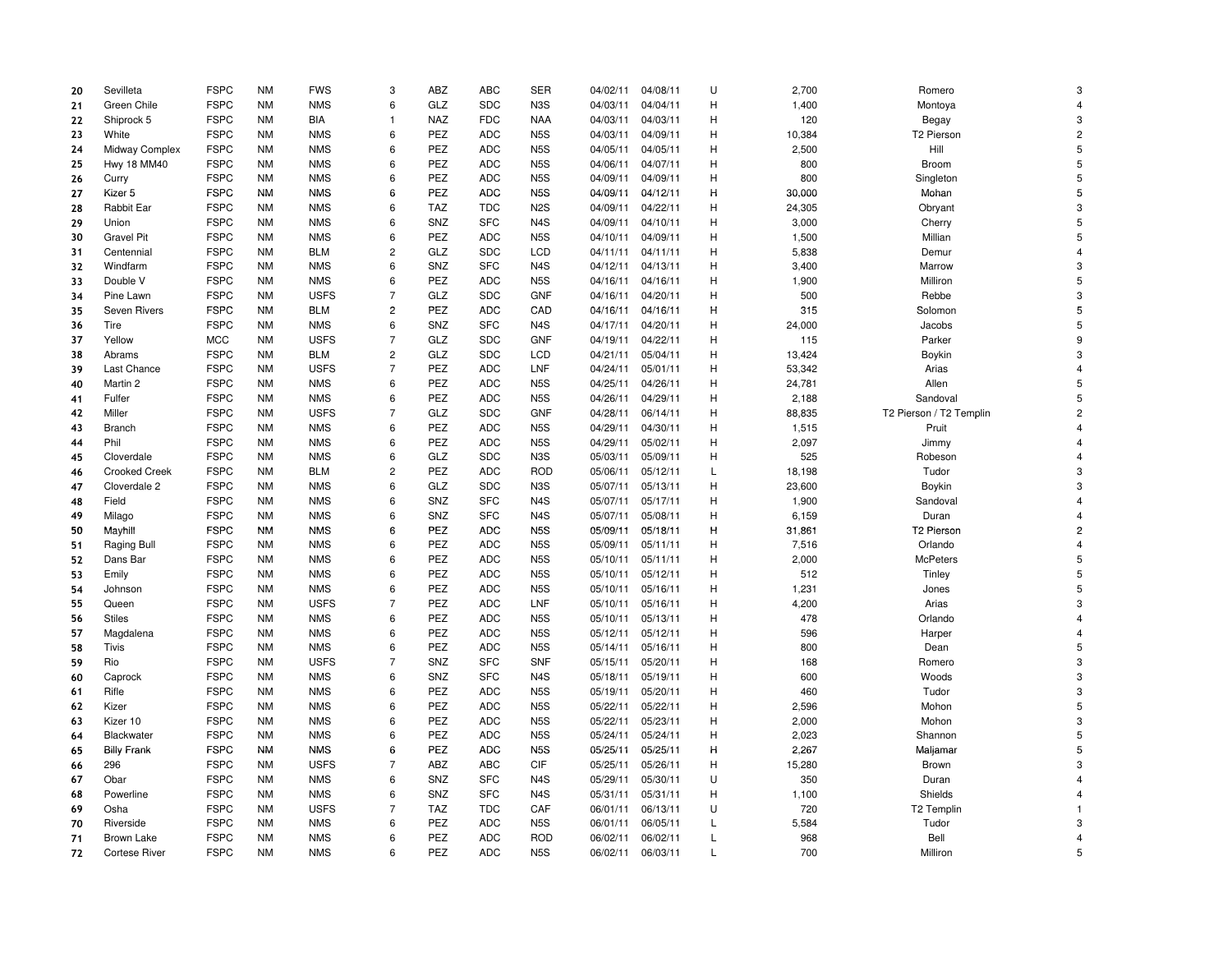| 73  | Wells                 | <b>FSPC</b> | <b>NM</b> | <b>NMS</b>  | 6              | PEZ        | <b>ADC</b> | N <sub>5</sub> S | 06/02/11 | 06/07/11 | L            | 3,956   | <b>Matias</b>                                                                        | $\overline{\mathbf{A}}$ |
|-----|-----------------------|-------------|-----------|-------------|----------------|------------|------------|------------------|----------|----------|--------------|---------|--------------------------------------------------------------------------------------|-------------------------|
| 74  | Bear                  | <b>FSPC</b> | <b>NM</b> | <b>NMS</b>  | 6              | <b>TAZ</b> | <b>TDC</b> | N <sub>2</sub> S | 06/03/11 | 08/26/01 | L            | 384     | T2 Richardson                                                                        | $\overline{c}$          |
| 75  | Gage                  | <b>FSPC</b> | <b>NM</b> | <b>NMS</b>  | 6              | PEZ        | <b>ADC</b> | N <sub>5</sub> S | 06/03/11 | 06/08/11 | L            | 1,585   | Tudor                                                                                | 3                       |
| 76  | Cerro Pelon           | <b>FSPC</b> | <b>NM</b> | <b>NMS</b>  | 6              | SNZ        | <b>SFC</b> | N <sub>4</sub> S | 06/05/11 | 06/09/11 | L            | 2,259   | Pino                                                                                 | 3                       |
| 77  | Chris South           | <b>FSPC</b> | <b>NM</b> | <b>NMS</b>  | 6              | PEZ        | <b>ADC</b> | N <sub>5</sub> S | 06/05/11 | 06/05/11 | $\mathsf{L}$ | 1,200   | Milliron                                                                             | 5                       |
| 78  | Red Hill              | <b>FSPC</b> | <b>NM</b> | <b>NMS</b>  | 6              | PEZ        | <b>ADC</b> | N <sub>3</sub> S | 06/05/11 | 06/05/11 | L            | 320     | Woody                                                                                | 4                       |
| 79  | Serpentine            | <b>FSPC</b> | <b>NM</b> | <b>NMS</b>  | 6              | <b>PEZ</b> | <b>ADC</b> | N <sub>5</sub> S | 06/05/11 | 06/09/11 | L            | 8,157   | Tudor                                                                                | 3                       |
| 80  | Cerro                 | <b>FSPC</b> | <b>NM</b> | <b>NMS</b>  | 6              | GLZ        | <b>SDC</b> | N <sub>3</sub> S | 06/06/11 | 06/06/11 | Г            | 300     | <b>Bradich</b>                                                                       | $\overline{4}$          |
| 81  | Lookout               | <b>FSPC</b> | <b>NM</b> | <b>NMS</b>  | $\,6$          | GLZ        | <b>SDC</b> | N <sub>3</sub> S | 06/06/11 | 06/08/11 | L            | 300     | Dickey                                                                               | $\overline{4}$          |
| 82  | Monticello            | <b>FSPC</b> | <b>NM</b> | <b>USFS</b> | $\overline{7}$ | ABZ        | <b>ABC</b> | CIF              | 06/07/11 | 06/09/11 | U            | 730     | Schultz                                                                              | 3                       |
| 83  | Horizon 2             | <b>FSPC</b> | <b>NM</b> | <b>NMS</b>  | 6              | <b>PEZ</b> | <b>ADC</b> | N <sub>5</sub> S | 06/09/11 | 06/09/11 | H            | 584     | Williams                                                                             | 5                       |
| 84  | WIR1                  | <b>FSPC</b> | <b>NM</b> | <b>NMS</b>  | 6              | PEZ        | <b>ADC</b> | N <sub>5</sub> S | 06/09/11 | 06/10/11 | Η            | 8,920   | Broom                                                                                | 5                       |
| 85  | Augustine             | <b>FSPC</b> | <b>NM</b> | <b>NMS</b>  | 6              | GLZ        | <b>SDC</b> | <b>LCD</b>       | 06/10/11 | 06/13/11 | н            | 1,472   | Beuregard                                                                            | 3                       |
| 86  | Track                 | <b>FSPC</b> | <b>NM</b> | <b>NMS</b>  | $\,6$          | <b>TAZ</b> | <b>TDC</b> | N <sub>2</sub> S | 06/12/11 | 07/23/11 | Η            | 27,792  | T2 Pierson                                                                           | $\overline{c}$          |
| 87  | Godfrey               | <b>FSPC</b> | <b>NM</b> | <b>NMS</b>  | 6              | GLZ        | <b>SDC</b> | N <sub>3</sub> S | 06/13/11 | 07/02/11 | н            | 15,086  | Kelly                                                                                | 3                       |
| 88  | Loop                  | <b>FSPC</b> | <b>NM</b> | <b>NMS</b>  | 6              | PEZ        | <b>ADC</b> | <b>CCP</b>       | 06/13/11 | 06/19/11 | U            | 30,487  | Tudor                                                                                | 3                       |
| 89  | Carrasco              | <b>FSPC</b> | <b>NM</b> | <b>NMS</b>  | 6              | PEZ        | <b>ADC</b> | N <sub>5</sub> S | 06/14/11 | 06/14/11 | H            | 586     | Maxwell                                                                              | $\overline{4}$          |
| 90  | <b>Burning Tent</b>   | <b>FSPC</b> | <b>NM</b> | <b>NMS</b>  | 6              | PEZ        | <b>ADC</b> | N <sub>5</sub> S | 06/18/11 | 06/18/11 | Η            | 4,600   | Unruh                                                                                | 5                       |
| 91  | Pacheco               | <b>FSPC</b> | <b>NM</b> | <b>USFS</b> | $\overline{7}$ | SNZ        | <b>SFC</b> | <b>SNF</b>       | 06/18/11 | 07/31/11 | U            | 10,250  | T2 Templin                                                                           | $\overline{c}$          |
| 92  | Windy                 | <b>MCC</b>  | <b>NM</b> | <b>NMS</b>  | 6              | SNZ        | <b>SFC</b> | N <sub>4</sub> S | 06/18/11 | 06/21/11 | Η            | 32,143  | Naegle                                                                               | $\overline{4}$          |
| 93  | Hatchita              | <b>FSPC</b> | <b>NM</b> | <b>NMS</b>  | 6              | GLZ        | <b>SDC</b> | N <sub>3</sub> S | 06/19/11 | 06/21/11 | н            | 5,000   | Nelson                                                                               | 3                       |
| 94  | Kylesand              | <b>FSPC</b> | <b>NM</b> | <b>NMS</b>  | $\,6$          | PEZ        | <b>ADC</b> | N <sub>5</sub> S | 06/25/11 | 06/27/11 | Η            | 2,576   | Pruet                                                                                | 5                       |
| 95  | 346                   | <b>FSPC</b> | <b>NM</b> | <b>NMS</b>  | 6              | ABZ        | <b>SDC</b> | N <sub>3</sub> S | 06/26/11 | 07/06/11 | н            | 262     | Romero                                                                               | 3                       |
| 96  | Las Conchas           | <b>FSPC</b> | <b>NM</b> | <b>NMS</b>  | 6              | SNZ        | <b>SFC</b> | N6S              | 06/26/11 | 08/01/11 | Η            |         | 156,593 AC Oltrogge / T1 Reinarz /T1 Hughes /T1 Marcom<br>/T1 Turman / NIMO Kleinman | AC                      |
| 97  | Rosedale              | <b>FSPC</b> | <b>NM</b> | <b>USFS</b> | $\overline{7}$ | ABZ        | <b>ABC</b> | CIF              | 06/26/11 | 06/30/11 | L            | 136     | Dapachito                                                                            | $\overline{4}$          |
| 98  | Gramma Valley         | <b>FSPC</b> | <b>NM</b> | <b>NMS</b>  | 6              | PEZ        | <b>ADC</b> | N <sub>5</sub> S | 06/27/11 | 06/28/11 | L            | 920     | Curnutt                                                                              | $\overline{4}$          |
| 99  | Campbell              | <b>FSPC</b> | <b>NM</b> | <b>NMS</b>  | 6              | <b>TAZ</b> | <b>TDC</b> | N <sub>2</sub> S | 06/28/11 | 07/23/11 | L            | 350     | Obryant                                                                              | $\overline{4}$          |
| 100 | Donaldson             | <b>FSPC</b> | <b>NM</b> | <b>NMS</b>  | 6              | <b>PEZ</b> | <b>ADC</b> | N <sub>5</sub> S | 06/28/11 | 07/09/11 | L            | 101,563 | T2 Pierson                                                                           | $\overline{2}$          |
| 101 | <b>Little Lewis</b>   | <b>FSPC</b> | <b>NM</b> | <b>USFS</b> | $\overline{7}$ | PEZ        | <b>ADC</b> | LNF              | 06/28/11 | 07/05/11 | L            | 1,110   | Hutton                                                                               | 3                       |
| 102 | Number 3              | <b>FSPC</b> | <b>NM</b> | BIA         | $\mathbf{1}$   | <b>PEZ</b> | <b>ADC</b> | MEA              | 06/28/11 | 07/04/11 | L            | 966     | Pellman                                                                              | 3                       |
| 103 | Gallo                 | <b>FSPC</b> | <b>NM</b> | <b>BLM</b>  | $\overline{c}$ | PEZ        | <b>ADC</b> | <b>ROD</b>       | 06/30/11 | 07/01/11 | L            | 861     | Ashley                                                                               | 3                       |
| 104 | Jaritas Road          | <b>FSPC</b> | <b>NM</b> | <b>NMS</b>  | 6              | SNZ        | <b>SFC</b> | N <sub>4</sub> S | 07/01/11 | 07/03/11 | L            | 350     | Hill                                                                                 | 3                       |
| 105 | Otero Mesa            | <b>FSPC</b> | <b>NM</b> | <b>BLM</b>  | $\sqrt{2}$     | <b>PEZ</b> | <b>SDC</b> | <b>LCD</b>       | 07/01/11 | 07/02/11 | Н            | 1,246   | Selby                                                                                | 5                       |
| 106 | Triangle              | <b>FSPC</b> | NM        | <b>NMS</b>  | 6              | PEZ        | ADC        | N5S              | 07/01/11 | 07/02/11 | L            | 600     | Milliron                                                                             | 5                       |
| 107 | Cox                   | <b>FSPC</b> | <b>NM</b> | <b>NMS</b>  | 6              | <b>SEZ</b> | <b>SFC</b> | N <sub>4</sub> S | 07/02/11 | 07/03/11 | L            | 1,200   | Naegle                                                                               | $\overline{\mathbf{A}}$ |
| 108 | Gallinas Cow Camp     | <b>FSPC</b> | <b>NM</b> | <b>NMS</b>  | 6              | <b>SEZ</b> | <b>SFC</b> | N <sub>4</sub> S | 07/02/11 | 07/02/11 | L            | 1,000   | Duran                                                                                | $\overline{4}$          |
| 109 | Salazar               | <b>FSPC</b> | <b>NM</b> | <b>NMS</b>  | $\,6$          | <b>SEZ</b> | <b>SFC</b> | N <sub>4</sub> S | 07/02/11 | 07/02/11 | L            | 1,900   | Naegle                                                                               | $\overline{4}$          |
| 110 | Alamas                | <b>FSPC</b> | <b>NM</b> | <b>NMS</b>  | 6              | <b>TAZ</b> | <b>TDC</b> | N <sub>2</sub> S | 07/03/11 | 07/04/11 | L            | 410     | O'Bryant                                                                             | $\overline{4}$          |
| 111 | <b>Britt</b>          | <b>FSPC</b> | <b>NM</b> | <b>NMS</b>  | 6              | SNZ        | <b>SFC</b> | N <sub>4</sub> S | 07/09/11 | 07/13/11 | L            | 14,507  | Casados                                                                              | $\overline{4}$          |
| 112 | <b>Bailey Complex</b> | <b>FSPC</b> | <b>NM</b> | <b>NMS</b>  | 6              | PEZ        | <b>ADC</b> | N <sub>5</sub> S | 07/10/11 | 07/10/11 | Г            | 3,480   | Milliron                                                                             | 5                       |
| 113 | Lookout Complex       | <b>FSPC</b> | <b>NM</b> | <b>USFS</b> | $\overline{7}$ | <b>PEZ</b> | <b>ADC</b> | LNF              | 07/10/11 | 08/02/11 | L            | 22,661  | Tudor [Northcutt]                                                                    | 3                       |
| 114 | Holt                  | MCC         | <b>NM</b> | <b>USFS</b> | $\overline{7}$ | GLZ        | <b>SDC</b> | <b>GNF</b>       | 07/11/11 | 08/15/11 | Г            | 118     | Woods                                                                                | $\overline{4}$          |
| 115 | Jack Complex          | <b>MCC</b>  | <b>NM</b> | <b>USFS</b> | $\overline{7}$ | GLZ        | <b>SDC</b> | <b>GNF</b>       | 07/11/11 | 08/01/11 | L            | 4,949   | Boykin                                                                               | 3                       |
| 116 | Triangle 2            | <b>FSPC</b> | <b>NM</b> | <b>NMS</b>  | $\,6$          | PEZ        | <b>ADC</b> | N <sub>5</sub> S | 07/11/11 | 07/11/11 | L            | 1,920   | Milliron                                                                             | 5                       |
| 117 | Eagle Fire            | <b>FSPC</b> | <b>NM</b> | <b>USFS</b> | $\overline{7}$ | GLZ        | <b>SDC</b> | <b>GNF</b>       | 07/13/11 | 08/19/11 | L            | 115     | Richards                                                                             | $\overline{4}$          |
| 118 | Horseshoe             | <b>FSPC</b> | <b>NM</b> | <b>NMS</b>  | $\,6$          | PEZ        | <b>ADC</b> | N <sub>5</sub> S | 07/13/11 | 07/14/11 | L            | 1,158   | Owens                                                                                | 5                       |
| 119 | Mathis 2              | <b>FSPC</b> | <b>NM</b> | <b>BLM</b>  | $\overline{2}$ | <b>PEZ</b> | <b>ADC</b> | <b>ROD</b>       | 07/18/11 | 07/19/11 | н            | 452     | Keller                                                                               | $\overline{4}$          |
| 120 | Deep Well             | <b>FSPC</b> | <b>NM</b> | <b>BLM</b>  | $\sqrt{2}$     | PEZ        | <b>ADC</b> | <b>ROD</b>       | 07/20/11 | 07/22/11 | Г            | 1,665   | Meidinger                                                                            | $\overline{4}$          |
| 121 | Robber's              | <b>FSPC</b> | <b>NM</b> | <b>BLM</b>  | $\overline{c}$ | GLZ        | <b>SDC</b> | N3S              | 07/20/11 | 07/21/11 | Г            | 1,444   | Martinez / Smith                                                                     | 4                       |
| 122 | Bull                  | <b>FSPC</b> | <b>NM</b> | <b>NMS</b>  | $\,6$          | SNZ        | <b>SFC</b> | N <sub>4</sub> S | 07/21/11 | 07/25/11 | L            | 1,200   | Salas                                                                                | $\overline{4}$          |
| 123 | Grande Vista          | <b>FSPC</b> | <b>NM</b> | <b>NMS</b>  | 6              | PEZ        | <b>ADC</b> | N <sub>5</sub> S | 07/21/11 | 07/22/11 | L            | 409     | Cunningham                                                                           | 5                       |
| 124 | North Range           | <b>FSPC</b> | <b>NM</b> | <b>NMS</b>  | 6              | PEZ        | <b>ADC</b> | N <sub>5</sub> S | 07/22/11 | 07/23/11 | $\mathbf{I}$ | 440     | Gregg                                                                                | 5                       |
|     |                       |             |           |             |                |            |            |                  |          |          |              |         |                                                                                      |                         |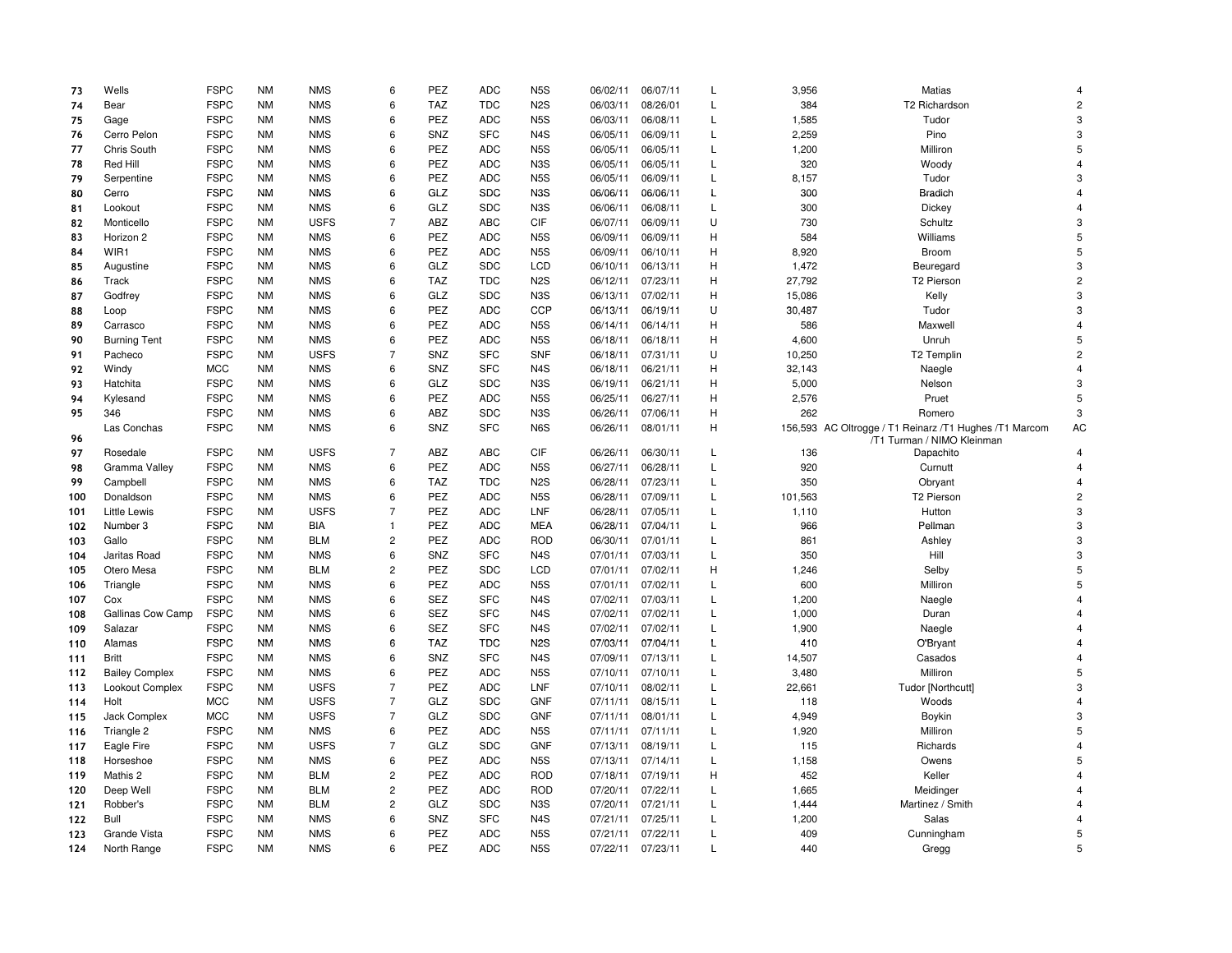| 125 | Seven HL                            | <b>FSPC</b> | <b>NM</b> | <b>USFS</b> |                | GLZ        | <b>SDC</b> | <b>GNF</b>       | 07/22/11 | 07/22/11 | 1,131  | Aragon                 |  |
|-----|-------------------------------------|-------------|-----------|-------------|----------------|------------|------------|------------------|----------|----------|--------|------------------------|--|
| 126 | Nan 2                               | <b>FSPC</b> | <b>NM</b> | <b>NMS</b>  | 6              | GLZ        | <b>SDC</b> | N <sub>3</sub> S | 07/23/11 | 07/24/11 | 350    | Dickey                 |  |
| 127 | <b>Black Hat</b>                    | <b>FSPC</b> | <b>NM</b> | <b>NMS</b>  | 6              | PEZ        | <b>ADC</b> | N <sub>5</sub> S | 07/25/11 | 07/25/11 | 500    | Milliron               |  |
| 128 | Heifer                              | <b>MCC</b>  | <b>NM</b> | <b>BLM</b>  | $\overline{2}$ | ABZ        | <b>ABC</b> | <b>RPD</b>       | 07/28/11 | 08/31/11 | 1,100  | Peterman               |  |
| 129 | Barnard                             | <b>FSPC</b> | <b>NM</b> | <b>NMS</b>  | 6              | PEZ        | <b>ADC</b> | N <sub>5</sub> S | 07/30/11 | 08/01/11 | 3,500  | Creighton              |  |
| 130 | Fields                              | <b>FSPC</b> | <b>NM</b> | <b>NMS</b>  | 6              | PEZ        | <b>ADC</b> | N <sub>5</sub> S | 07/30/11 | 08/01/11 | 960    | Fields                 |  |
| 131 | Johnny Mac                          | <b>FSPC</b> | <b>NM</b> | <b>NMS</b>  | 6              | PEZ        | <b>ADC</b> | N <sub>5</sub> S | 07/30/11 | 08/01/11 | 840    | Milliron               |  |
| 132 | Park                                | PZP         | <b>NM</b> | <b>NMS</b>  | 6              | GLZ        | <b>SDC</b> | N <sub>3</sub> S | 07/31/11 | 08/02/11 | 1,124  | Smith                  |  |
| 133 | Conchas Ranch                       | <b>FSPC</b> | <b>NM</b> | <b>NMS</b>  | 6              | PEZ        | <b>SFC</b> | N <sub>4</sub> S | 08/01/11 | 08/02/11 | 2,251  | Duran                  |  |
| 134 | Lincoln Canyon                      | <b>FSPC</b> | <b>NM</b> | <b>NMS</b>  | 6              | PEZ        | <b>ADC</b> | N <sub>5</sub> S | 08/02/11 | 08/07/11 | 9,431  | Northcutt              |  |
| 135 | Jemina                              | <b>FSPC</b> | <b>NM</b> | <b>BLM</b>  | $\overline{2}$ | PEZ        | <b>ADC</b> | <b>ROD</b>       | 08/04/11 | 08/05/11 | 330    | Curnutt                |  |
| 136 | Dinner                              | <b>FSPC</b> | <b>NM</b> | <b>USFS</b> |                | PEZ        | <b>ADC</b> | LNF              | 08/06/11 | 08/11/11 | 3,200  | Northcutt              |  |
| 137 | A/L                                 | <b>MCC</b>  | <b>NM</b> | <b>USFS</b> |                | ABZ        | <b>ABC</b> | CIF              | 08/07/11 | 09/15/11 | 180    | Apachito               |  |
| 138 | <b>Baton Rouge Complex FSPC</b>     |             | <b>NM</b> | <b>BLM</b>  | $\overline{2}$ | PEZ        | <b>ADC</b> | <b>ROD</b>       | 08/07/11 | 08/15/11 | 35,165 | T <sub>2</sub> Pierson |  |
| 139 | Cuervo Canyon                       | <b>FSPC</b> | <b>NM</b> | <b>NMS</b>  | 6              | PEZ        | <b>ADC</b> | N <sub>5</sub> S | 08/07/11 | 08/08/11 | 550    | Pearson                |  |
| 140 | Katrina                             | <b>FSPC</b> | <b>NM</b> | <b>BLM</b>  | $\overline{c}$ | PEZ        | <b>ADC</b> | <b>ROD</b>       | 08/07/11 | 08/08/11 | 349    | Keller                 |  |
| 141 | Tom's Canyon                        | <b>FSPC</b> | <b>NM</b> | <b>BLM</b>  | 2              | PEZ        | <b>ADC</b> | CAD              | 08/07/11 | 08/14/11 | 7,570  | Bryson                 |  |
| 142 | Tower                               | <b>FSPC</b> | <b>NM</b> | <b>BLM</b>  | $\overline{2}$ | PEZ        | <b>ADC</b> | CAD              | 08/07/11 | 08/07/11 | 468    | Tellas                 |  |
| 143 | Italian                             | <b>MCC</b>  | <b>NM</b> | <b>USFS</b> |                | ABZ        | <b>ABC</b> | CIF              | 08/08/11 | 09/15/11 | 210    | Parker                 |  |
| 144 | <b>Indian Draw</b>                  | PZP         | <b>NM</b> | <b>BLM</b>  | $\overline{2}$ | GLZ        | <b>SDC</b> | <b>LCD</b>       | 08/09/11 | 08/17/11 | 2,879  | McKibbin               |  |
| 145 | <b>West 206</b>                     | <b>FSPC</b> | <b>NM</b> | <b>NMS</b>  | 6              | PEZ        | <b>ADC</b> | N <sub>5</sub> S | 08/09/11 | 08/09/11 | 1,000  | Nuckols                |  |
| 146 | Garza                               | <b>FSPC</b> | <b>NM</b> | <b>NMS</b>  | 6              | PEZ        | <b>ADC</b> | N <sub>5</sub> S | 08/10/11 | 08/10/11 | 3,200  | <b>Butterfield</b>     |  |
| 147 | Luce 1                              | <b>FSPC</b> | <b>NM</b> | <b>NMS</b>  | 6              | PEZ        | <b>ADC</b> | N <sub>5</sub> S | 08/10/11 | 08/10/11 | 2,000  | <b>Burns</b>           |  |
| 148 | <b>Burro Mesa</b>                   | <b>MCC</b>  | <b>TX</b> | <b>NPS</b>  | 4              | PEZ        | <b>ADC</b> | <b>BBP</b>       | 08/10/11 | 08/14/11 | 1,945  | Woffinden              |  |
| 149 | <b>RRP-13</b>                       | <b>FSPC</b> | <b>NM</b> | <b>NMS</b>  | 6              | PEZ        | <b>ADC</b> | N <sub>5</sub> S | 08/12/11 | 08/13/11 | 480    | Hill                   |  |
| 150 | Guacamalla                          | <b>MCC</b>  | <b>NM</b> | <b>USFS</b> |                | SNZ        | <b>SFC</b> | <b>SNF</b>       | 08/17/11 | 10/13/11 | 1,558  | Chinana                |  |
| 151 | <b>Crooked Complex</b>              | <b>FSPC</b> | <b>NM</b> | <b>BLM</b>  | 2              | PEZ        | <b>ADC</b> | <b>ROD</b>       | 08/18/11 | 08/23/11 | 7,017  | Ashley                 |  |
| 152 | Catfish                             | <b>FSPC</b> | <b>NM</b> | <b>BLM</b>  | $\overline{2}$ | GLZ        | <b>SDC</b> | SCD              | 08/24/11 | 08/28/11 | 550    | Atwood                 |  |
| 153 | Hondo Canyon Compl <sub>'</sub> PZP |             | <b>NM</b> | <b>USFS</b> |                | <b>TAZ</b> | <b>TDC</b> | CAF              | 08/28/11 | 09/05/11 | 198    | Archuleta              |  |
| 154 | Border                              | <b>FSPC</b> | <b>NM</b> | <b>BLM</b>  | $\overline{c}$ | PEZ        | <b>ADC</b> | <b>ROD</b>       | 08/30/11 | 09/01/11 | 435    | Meidinger              |  |
|     |                                     |             |           |             |                |            |            |                  |          |          |        |                        |  |

NEW MEXICO WILDLAND FIRES >100 ACRES

1,127,776

## WEST TEXAS / OKLAHOMA (Federal Units Only)

|                                                    | <b>Wildland Fire</b><br>Suppression  | Kind* | State |  | Agency Agency Code | Zone | Disp.<br>Ctr. | Unit      | <b>Start</b><br>Date | Last<br>ICS-209** | Cause*** | Acres | Incident<br><b>Commander</b> | IC.<br><b>Type</b> |
|----------------------------------------------------|--------------------------------------|-------|-------|--|--------------------|------|---------------|-----------|----------------------|-------------------|----------|-------|------------------------------|--------------------|
|                                                    | WEST TEXAS WILDLAND FIRES >100 ACRES |       |       |  |                    |      |               |           |                      |                   |          |       |                              |                    |
| <b>SOUTHWEST AREA WILDLAND FIRES &gt;100 ACRES</b> |                                      |       |       |  |                    |      |               | 2,138,799 |                      |                   |          |       |                              |                    |

Incidents in RED have not been finalized in the 209 Program.